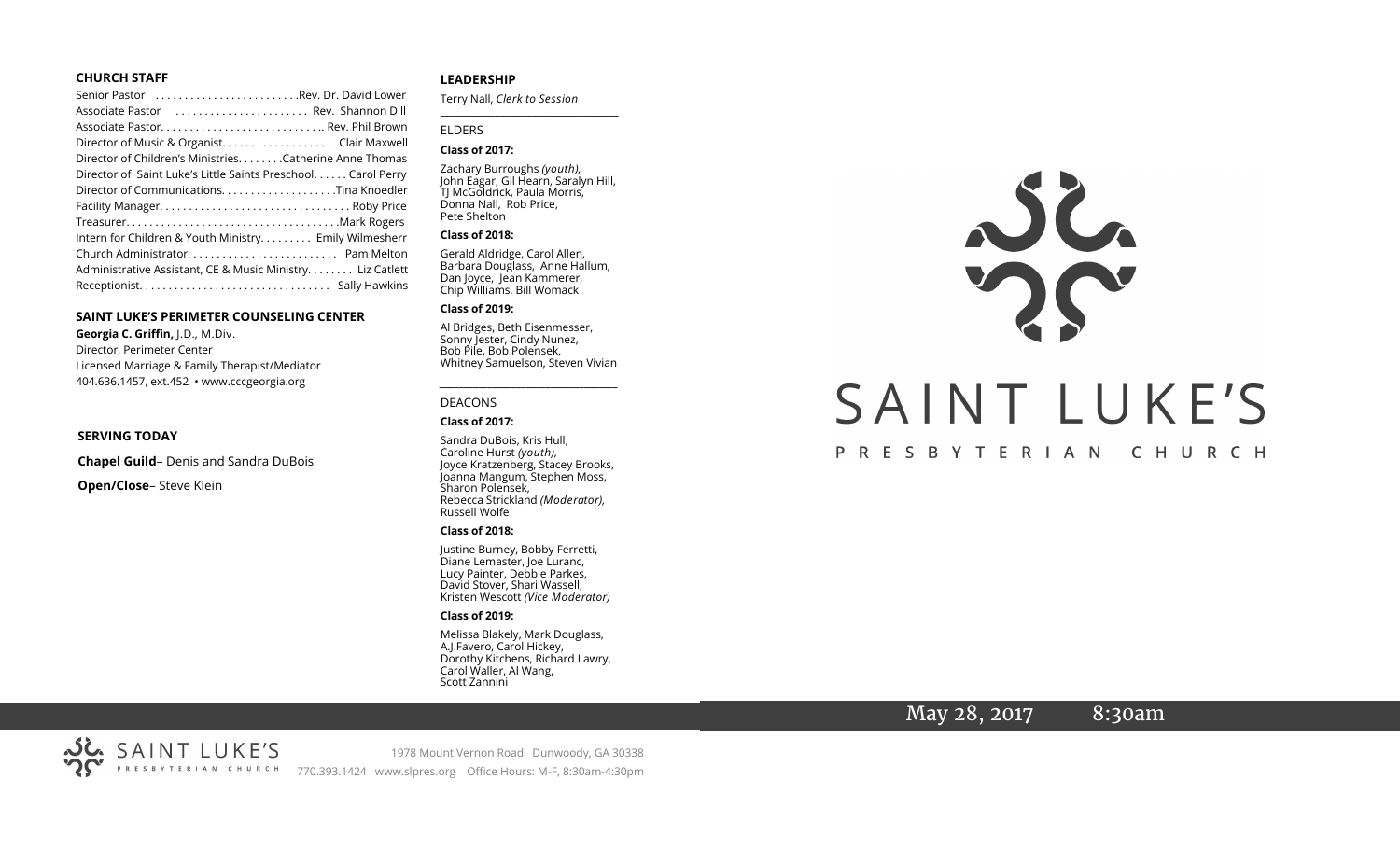

1978 Mount Vernon Road • Dunwoody, Georgia 30338 770.393.1424 • www.slpres.org

# **May 28, 2017**

Seventh Sunday of Easter

#### **Liturgical Color:** White

*White is used on days we celebrate the redemptive work of Jesus Christ, such as Easter, Christmas and Communion Sundays.*

#### **SUNDAY SCHEDULE**

8:30am Chapel Communion Service 9:30am Sunday School

 11:00am Sanctuary Worship Service *Nursery available at all services and Sunday School.*

*This schedule will change on June 11th. Please see page 6 for more details.* 

## MISSION

Responding to God's call and empowered by the Holy Spirit, we invite all to join us in knowing, serving, and sharing Jesus Christ here and around the world.

VISION

To be a beacon of faith, hope, and love– every member an active disciple in Christ's ministry.

**WELCOME, GUESTS!**  We are delighted you are worshipping with us.

**DURING** the Welcome, please print the requested information on the Friendship Pad and pass the Friendship Pad down the pew.

**AFTER** the worship service, please join us outside the Chapel where our Pastors will be available to answer questions and provide you with a loaf of freshly-baked bread.

**FOR MORE** information about our programs, ministries or membership, please contact one of our Pastors at 770.393.1424, or visit our website: slpres.org.

#### **THAT ALL MAY WORSHIP**

**ASSISTIVE** hearing devices, large print hymnals, large print bulletins and back cushions are available. Please contact an usher for further assistance. histext **CHILDREN'S WORSHIP** notebooks

and activity sheets are available on the table just outside the Chapel doors. For your convenience, there is a Family Restroom located in the hallway of the administrative offices, on the first floor, near the main lobby.

**CAMP LITTLE SAINTS**— Saint Luke's Preschool & Kindergarten is offering a fun camp for kids who turned 2 by September 1, 2016 through kids who have completed Kindergarten. 4 days each week, 9 a.m. - 1 p.m. Space is limited. Contact Carol Perry at 770.393.1424 ext. 240.

**GETTING SPACY** // May 30 – June 2 // Blast off for fun as we learn what it takes to be an astronaut! We'll suit up and climb aboard the SLLS Spaceship to explore the planets in our solar system. Along the way we'll make edible moon rocks and Martian Slime!

**TAKE ME OUT TO THE BALLGAME** // June 5 – June 8 // Grab your baseball hat and hit the SLLS ballpark! Our ball players will spend lots of time with balls of all kinds during the week. There will be plenty of ballpark snacks and we'll take home our own personalized trading cards!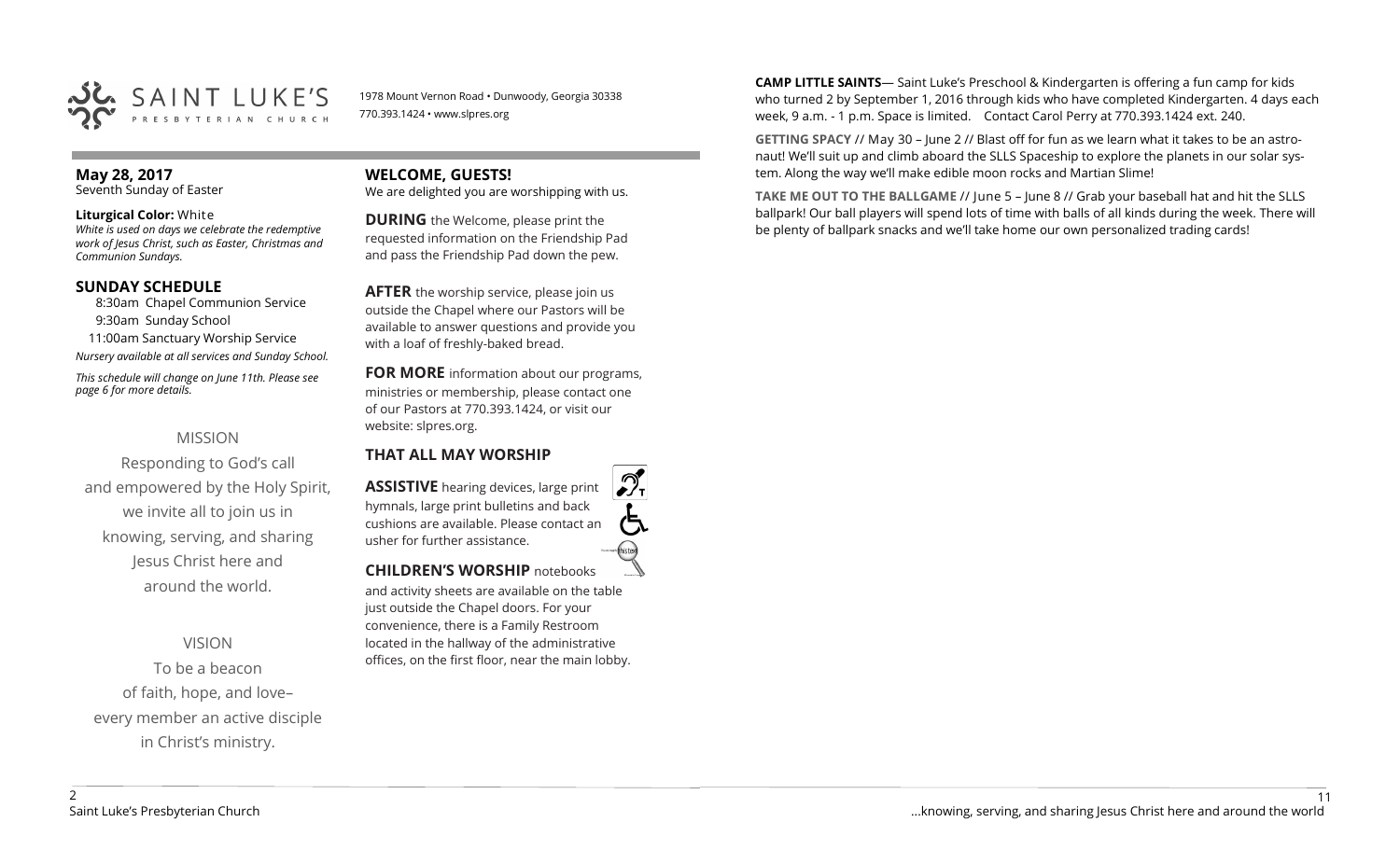# YOUTH MINISTRY

**Phil Brown philbrown@slpres.org / 770.393.1424 ext. 238 Emily Wilmesherr emilywilmesherr@slpres.org/ 770.393.1424 ext. 234**   $\_$  ,  $\_$  ,  $\_$  ,  $\_$  ,  $\_$  ,  $\_$  ,  $\_$  ,  $\_$  ,  $\_$  ,  $\_$  ,  $\_$  ,  $\_$  ,  $\_$  ,  $\_$  ,  $\_$  ,  $\_$  ,  $\_$  ,  $\_$  ,  $\_$  ,  $\_$  ,  $\_$  ,  $\_$  ,  $\_$  ,  $\_$  ,  $\_$  ,  $\_$  ,  $\_$  ,  $\_$  ,  $\_$  ,  $\_$  ,  $\_$  ,  $\_$  ,  $\_$  ,  $\_$  ,  $\_$  ,  $\_$  ,  $\_$  ,

#### **YOUTH SUNDAY SCHOOL**

Enjoy the Memorial Day Weekend!

#### **YOUTH GROUP**

Enjoy the Memorial Day Weekend!

#### **VACATION BIBLE SCHOOL 2017**

We are looking for five youth volunteers to help with the gathering time for VBS , June 12- 15. This includes skits, music, and energizers. Talk to Phil if you are interested. If you want to help in other areas of VBS, the volunteer sign-up sheet is on the wall in the pre-school area.

#### **VBS VOLUNTEER TRAINING**

If you are volunteering with VBS this year, please attend the following training: June 4, 12-1pm at Saint Luke's, Room 231/233.

#### **MARK YOUR CALENDARS**

**May 28:** No Sunday School or Youth Group (Memorial Day Weekend)

# MUSIC MINISTRY

**Clair Maxwell clairmaxwell@slpres.org / 770.393.1424 ext. 227** 

#### **SUMMER MUSIC**

We are currently scheduling music for our summer worship services while our choirs take the summer off. If you play an instrument, take music lessons, or can't sing with the choirs during the year, this is your chance to share your gifts with the congregation. Music is needed at the 8:30 and 11am services from June 11 through August 20. All singers and instrumentalists are welcome and appreciated! Contact Clair Maxwell if interested.

\_\_\_\_\_\_\_\_\_\_\_\_\_\_\_\_\_\_\_\_\_\_\_\_\_\_\_\_\_\_\_\_\_\_\_\_\_\_\_\_\_\_\_\_\_\_\_\_\_\_\_\_\_\_\_\_\_\_\_\_\_\_\_\_\_\_\_\_\_\_\_\_\_\_\_\_\_\_\_\_\_\_\_\_\_\_\_\_\_\_\_\_\_\_\_\_\_\_\_\_

## **In Preparation for Worship**

The role of the church is to be the witness to the presence of the Kingdom of God. *Lisa Sharon Harper*

# **Prelude** Lead Kindly *John Dykes*

#### **Welcome and Announcements**

#### **Call to Worship\***

| Leader: Alleluia, Christ is risen! |  |
|------------------------------------|--|
|------------------------------------|--|

- **People: He is risen, indeed! Alleluia!**
- Leader: We give praise to God, the Lord of New Life,
- **People: for those who hunger for God shall find Him risen, and be fed by the truth!**
- Leader: All the earth will remember hope's victory,
- **People: all people will practice hope until the kingdom of heaven is come!**
- **All: Let us worship the risen Lord, our God!**
- 

**Hymn #318\*** In Christ There is No East or West *MCKEE*

#### **Call to Confession\***

Leader: The Lord be with you. **People: And also with you.** Leader: Let us pray.

## **Prayer of Confession\***

#### **Holy God,**

**We are prone to think too highly of ourselves.**

**We forget that You call us to do Your will, not the other way around.**

**Forgive us.**

**Empty us of all things that do not give glory to You,**

**so we can be filled with Your love again...(Silence is kept for personal confession)** 

Leader: Lord, in Your mercy,

**People: Hear our prayer. Amen.**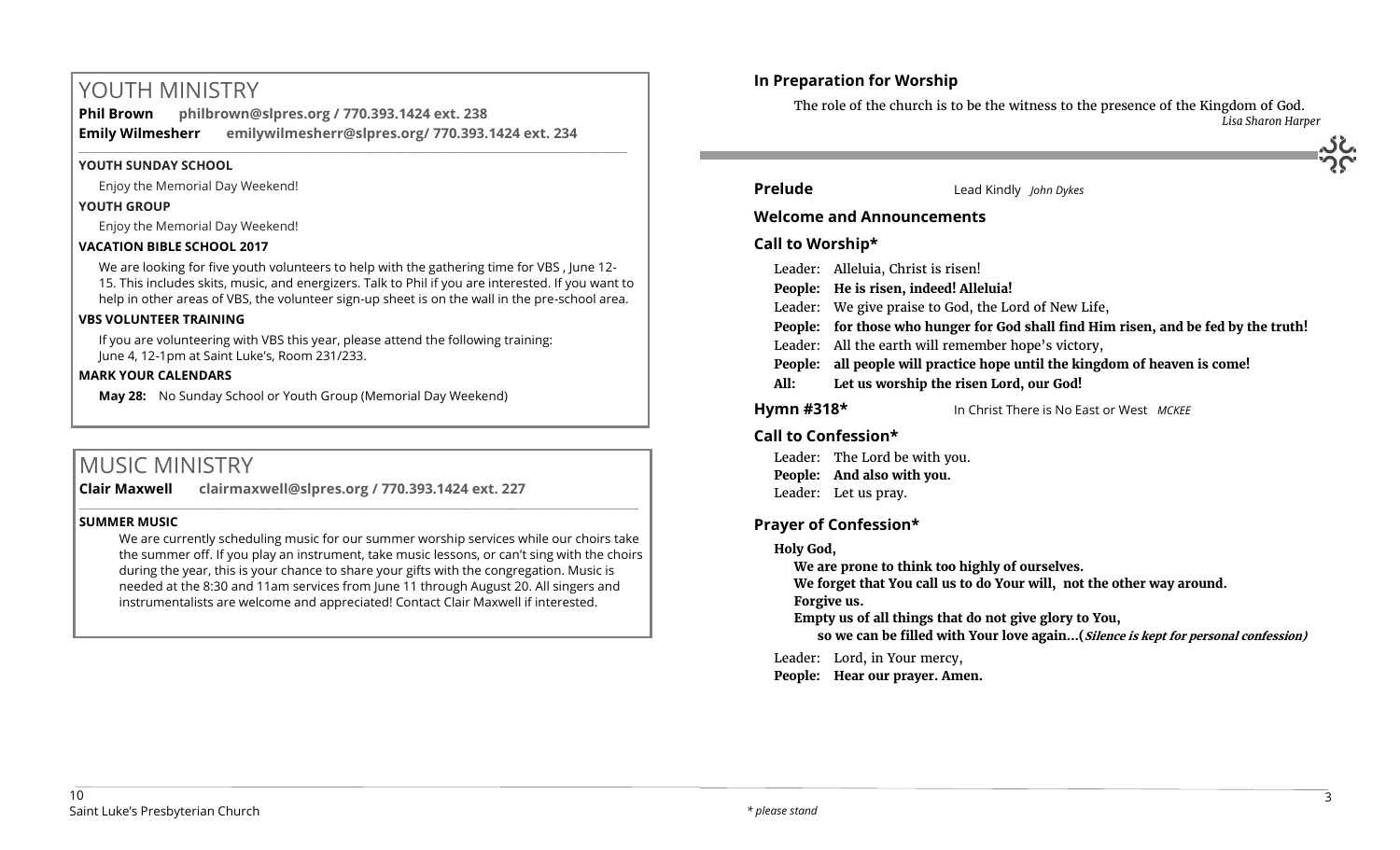#### **Assurance of Forgiveness\***

# **Song of Praise\*** Praise God, from Whom All Blessings Flow *LASST UNS ERFREUEN*

**Praise God, from whom all blessings flow. Praise God all creatures high and low. Alleluia, alleluia!** 

**Praise God, in Jesus fully known: Creator, Word and Spirit one. Alleluia, alleluia! Alleluia, alleluia, alleluia!** 

#### **Passing of the Peace of Christ\***

Leader: May the peace of Christ be with you. **People: And also with you.**

#### **Prayer for Illumination**

**Scripture Lesson** Galatians 3:23-29, *page 189 of the New Testament* 

Leader: The Word of the Lord. **People: Thanks be to God.**

# **Tell Us Our Story Shannon Dill Contract Contract Contract Contract Contract Contract Contract Contract Contract Contract Contract Contract Contract Contract Contract Contract Contract Contract Contract Contract Contra**

*Children are always welcome to stay in worship. If preferred, parents may take their child(ren) to the nursery.*

## **Sermon** Phil Brown

Affirmation of Faith\* **Apostles'** Creed

**I believe in God, the Father Almighty, Maker of heaven and earth, and in Jesus Christ, His only Son, our Lord; who was conceived by the Holy Ghost, born of the Virgin Mary, suffered under Pontius Pilate; was crucified, dead, and buried; He descended into hell; the third day He rose again from the dead; He ascended into heaven, and sitteth on the right hand of God the Father Almighty; from thence He shall come to judge the quick and the dead. I believe in the Holy Ghost; the holy catholic Church; the communion of saints; the forgiveness of sins; the resurrection of the body; and the life everlasting. Amen.**

# S P L A S H ! CHILDREN'S MINISTRIES

**Catherine Anne Thomas cathomas@slpres.org / 770.393.1424 ext. 228 \_\_\_\_\_\_\_\_\_\_\_\_\_\_\_\_\_\_\_\_\_\_\_\_\_\_\_\_\_\_\_\_\_\_\_\_\_\_\_\_\_\_\_\_\_\_\_\_\_\_\_\_\_\_\_\_\_\_\_\_\_\_\_\_\_\_\_\_\_\_\_\_\_\_\_\_\_\_\_\_\_\_\_\_\_\_\_\_\_\_\_\_\_\_\_\_\_\_\_\_\_\_\_\_\_\_\_** 

#### **VBS VOLUNTEER TRAINING NEWS**

Fun Factory "employees" are encouraged to attend a training session:

~ **Sunday, June 4** from 12-1pm, Room 231/233, light lunch and drinks provided

*Please RSVP for the session to Liz Catlett. Childcare is available by reservation only for the June 4 session. We'll provide a spot for your child if you contact [lizcatlett@slpres.org.](mailto:lizcatlett@slpres.org) Please pack a lunch pail for your small factory workers!*

#### **BUT WAIT, SOME GEARS ARE MISSING!**

We have a four large gears and many more small ones that are still missing from our VBS Fun Factory! Our biggest needs are two adults for Preschool Bible Adventures (to present the daily Bible story and activity to individual preschool classes in the Book Hive) and two adults for Preschool Kid Vid Cinema (the daily video clip and discussion with individual preschool classes in the chapel). We also have many other age level leaders' spots still open for both adults and youth helpers. Finally, if you can only help out a day or two, we need some adult "floaters" to fill in where needed most. If there's any way you can swing some shifts in our Fun Factory from June 12 - June 15 (that's Monday through Thursday mornings), please sign up on the board in the main lobby OR email [cathomas@slpres.org.](mailto:cathomas@slpres.orgThanks) Thanks for helping us get the Fun Factory up and running!

## **IT'S A PENTECOST PARTY!**

All children and their parents are invited to join us in saying "Happy Birthday, Church" on Sunday, June 4 from 9:30 -10:30am in the Great Hall. We'll have crafts, games, and of course – birthday cupcakes! Wear something red and feel free to bring a friend!

## **SUMMER SUNDAY SCHOOL FOR JUNE AND AUGUST**

Kids will love coming to Sunday School for 3 Sundays in June (11<sup>th</sup>, 18<sup>th</sup>, 25<sup>th</sup>) and 3 Sundays in August (13, 20, 27). Classes are from 9:30 to 10:15. (Beginning June 11, Sunday morning worship times are 8:30am and 10:30am)

**3's and Pre-K friends**: Eye-Popping Bible Lessons, Room 120, Sheppard Hall

**Completed Kindergarten through 5th Grade**: Faith Factory Games, Great Hall

This group will need two adult leaders each week. All game plans and materials provided. Visit the Sign-Up Genius below and tell us which day or days you can help coach the Purple Pulleys and the Green Gears! [http://www.signupgenius.com/go/20f0444a9af2fa13](http://www.signupgenius.com/go/20f0444a9af2fa13-faith)-faith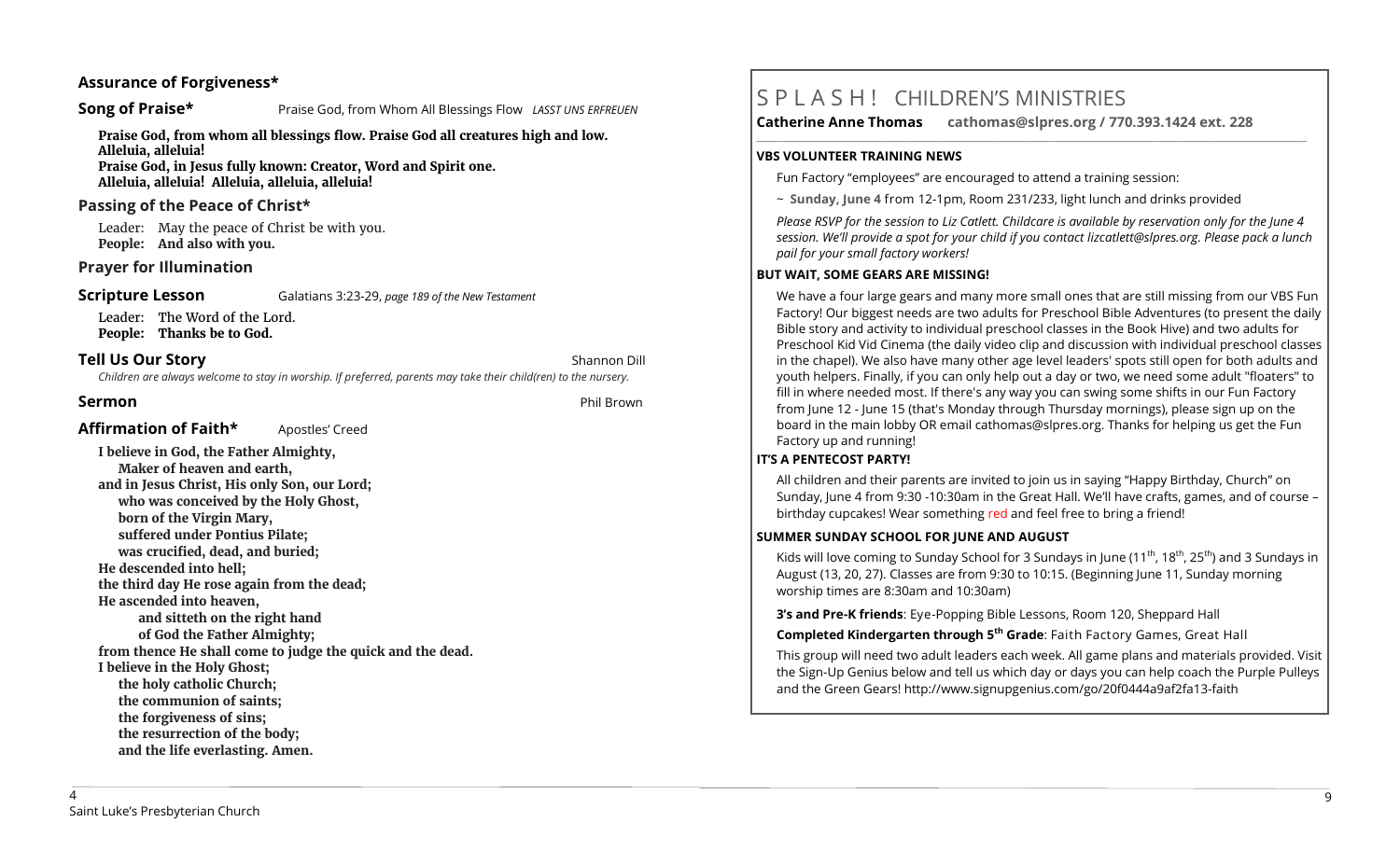# ADULT MINISTRY

**Shannon Dill shannondill@slpres.org / 770.393.1424 ext. 229**   $\_$  ,  $\_$  ,  $\_$  ,  $\_$  ,  $\_$  ,  $\_$  ,  $\_$  ,  $\_$  ,  $\_$  ,  $\_$  ,  $\_$  ,  $\_$  ,  $\_$  ,  $\_$  ,  $\_$  ,  $\_$  ,  $\_$  ,  $\_$  ,  $\_$ 

#### **ADULT SUNDAY SCHOOL**

Classes meet between the worship services, 9:30-10:30am. Descriptions of current groups are available on our website (slpres.org) or http://bit.ly/AdultSundaySchool. Please join us!

#### **FRIDAY MORNING MEN'S BIBLE STUDY**

Fellowship and Bible study every Friday from 6:40-8am in the Parlor with Dan Joyce.

#### **DISCIPLE SERIES**

The final study in the Series, *Christian Believer,* focuses on essential doctrines of the Christian faith and makes connections between the doctrine and daily living. Classes are Tuesdays, 7-9pm.

#### **BIBLE STUDY: "WAYFARERS"**

Come join David, Shannon or Phil as this week's preacher leads a study of the scripture for the upcoming Sunday's worship. Meet on Wednesdays at 10am in the church library.

# **Offering Invitation**

*Giving is a tangible sign of worship. If you give electronically, there is a blue, laminated, electronic giving card in the pew rack to place in the offering plate as it is passed.*

**Offertory** The Ash Grove *arr. Dale Wood*

**Song of Thanksgiving\*** Now Thank We All Our God *NUN DANKET ALLE GOTT* 

**All praise and thanks to God, who reigns in highest heaven, to Father and to Son and Spirit now be given: the one eternal God, whom heaven and earth adore, the God who was, and is, and shall be evermore.** 

#### **The Lord's Supper**

**The Lord's Prayer Our Father, who art in heaven, hallowed be thy Name, thy kingdom come, thy will be done, on earth as it is in heaven. Give us this day our daily bread; and forgive us our debts, as we forgive our debtors; and lead us not into temptation, but deliver us from evil. For thine is the kingdom, and the power, and the glory, forever. Amen.**

*Communion will be served by intinction (dipping the bread into the cup). Everyone is invited to participate in the sacrament. Children who have discussed the sacrament with their parents and/or pastor are welcome. The cup holds grape juice, not wine, during this service. A server with gluten-free wafers will be standing directly in front of the communion table for those who prefer this option. If you would prefer to be served where you are sitting, please raise your hand.* 

#### **Prayers for the World**

**Closing Hymn #301\*** Let Us Build a House *TWO OAKS*

#### **Benediction\***

**Postlude\*** How Firm a Foundation *arr. Dale Wood* 

*Worship Notes: Music: All rights reserved. Reprinted under OneLicense.net A-719333.*